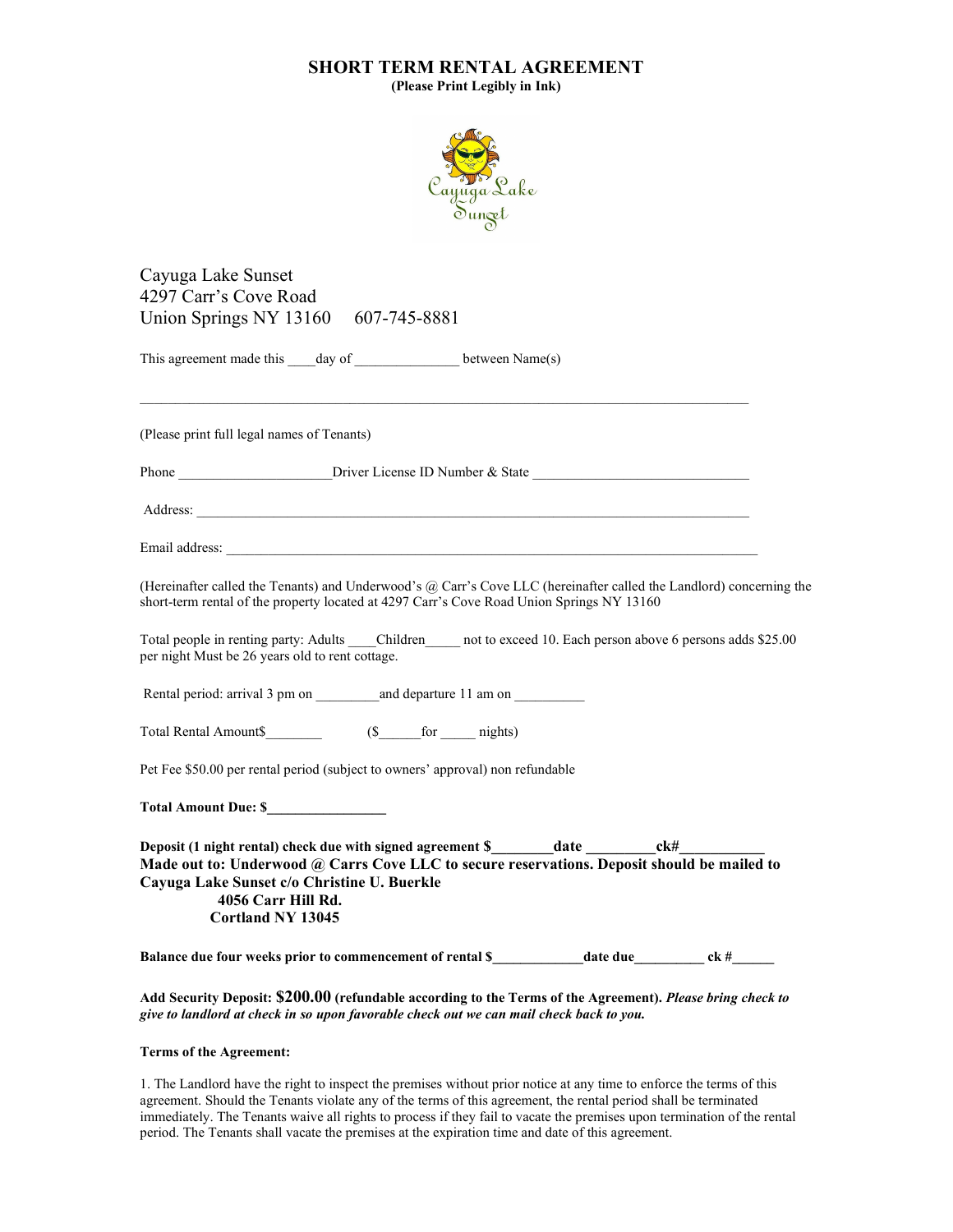2. The Tenants shall maintain the premises in a good, clean, and ready to rent condition, and use the premises only in a careful and lawful manner. The tenants shall leave the premises in a ready to rent condition at the expiration of the rental agreement, defined by the Landlord as being immediately habitable by the next tenants. Tenants shall pay for maintenance and repairs should the premises be left in a lesser condition. The tenants agree that the Landlord shall deduct costs of said services from the security deposit prior to refund if tenants cause damage to the premises or its furnishings. All conditions on departure check list (attached) shall be completed to ensure return of security deposit. Initial: \_\_\_\_\_

3. The Tenants shall dispose of all waste material generated during the rental period in a lawful manner and put the trash in the bins along the fence during their stay for pickup. Tenant is cautioned not to leave trash outside for long periods of time because it attracts animals. The tenant shall separate recyclables and place in appropriate receptacles.

4. The Tenants shall pay for any damage done to the premises over and above normal wear and tear.

5. No animals or pets of any kind will be brought onto the premises unless agreed upon by owners. If allowed, pets must be crated while tenant is not in cottage or on leash while outside. A pet fee will apply.

6. The Tenants shall not sublet the property.

7. The Tenants shall have no more than 10 persons reside or sleep on the premises.

8. The Tenants shall behave in a civilized manner and shall be good neighbors respecting the rights of the surrounding property owners. The Tenants shall not create noise or disturbances likely to disturb or annoy the surrounding property owners. Creating a disturbance of the above nature shall be grounds for immediate termination of this agreement and Tenants shall then immediately vacate the premises. Quiet hour starts at 10 PM and outdoor noise should be kept to a minimum. Initial:

9. There shall be no smoking inside the premises. Initial:

10. Landlord shall provide towels, linens, cups, knives, forks, spoons, dishes, and other items as commonly used by the Landlord's family. Toilet paper, soap, dish detergent, laundry soap, shampoos, and other consumables are to be purchased by the Tennant. No reimbursement will be made for unused consumables left at the premises. If consumables exist at the premises when the Tenant arrives the Tenant is free to use them...

11. The Tenants and Tenants' Guests shall hereby indemnify and hold harmless the Landlord against any and all claims of personal injury or property damage or loss arising from use of the premises regardless of the nature of the accident, injury or loss. Tenants expressly recognize that any insurance for property damage or loss which the Landlord may maintain on the property does not cover the personal property of Tenants, and that Tenants should purchase their own insurance for Tenants and Guests if such coverage is desired.

12. Rental Deposit amount is fully refundable up to 6 (six) weeks prior to the beginning of the rental period. After six weeks prior to the rental period the Landlord shall have the right to retain the initial Rental Deposit at the Landlord's discretion.

13. Tenants agree to pay all reasonable costs, attorney's fees and expenses that shall be made or incurred by Landlord enforcing this agreement.

14. We occasionally experience outages that are beyond our control. We report outages as each occurs. No refunds or compensation will be given for any outages.

14. There shall be no refunds of rents due to shortened stays or ruined expectations because of weather conditions.

15. There shall be no refunds of rents because of shortened stays or ruined expectations due to work and family emergencies or other commitments.

16. It is the tenant's responsibility to learn about safety precautions, warning signs of water conditions, and safety procedures concerning swimming in or being around the lake. Tenant agrees to have a responsible adult supervising minor while they swim in the lake. Tenant is hereby notified that the lake can be dangerous and tenant accepts fully the risks involved. Tenant is further notified to be cautious when exiting the front of the home as the lake is in close proximity to the entry ways and can be a hazard. There are no rails to prevent a fall into the lake.

17. No firearms shall be allowed on the premises.